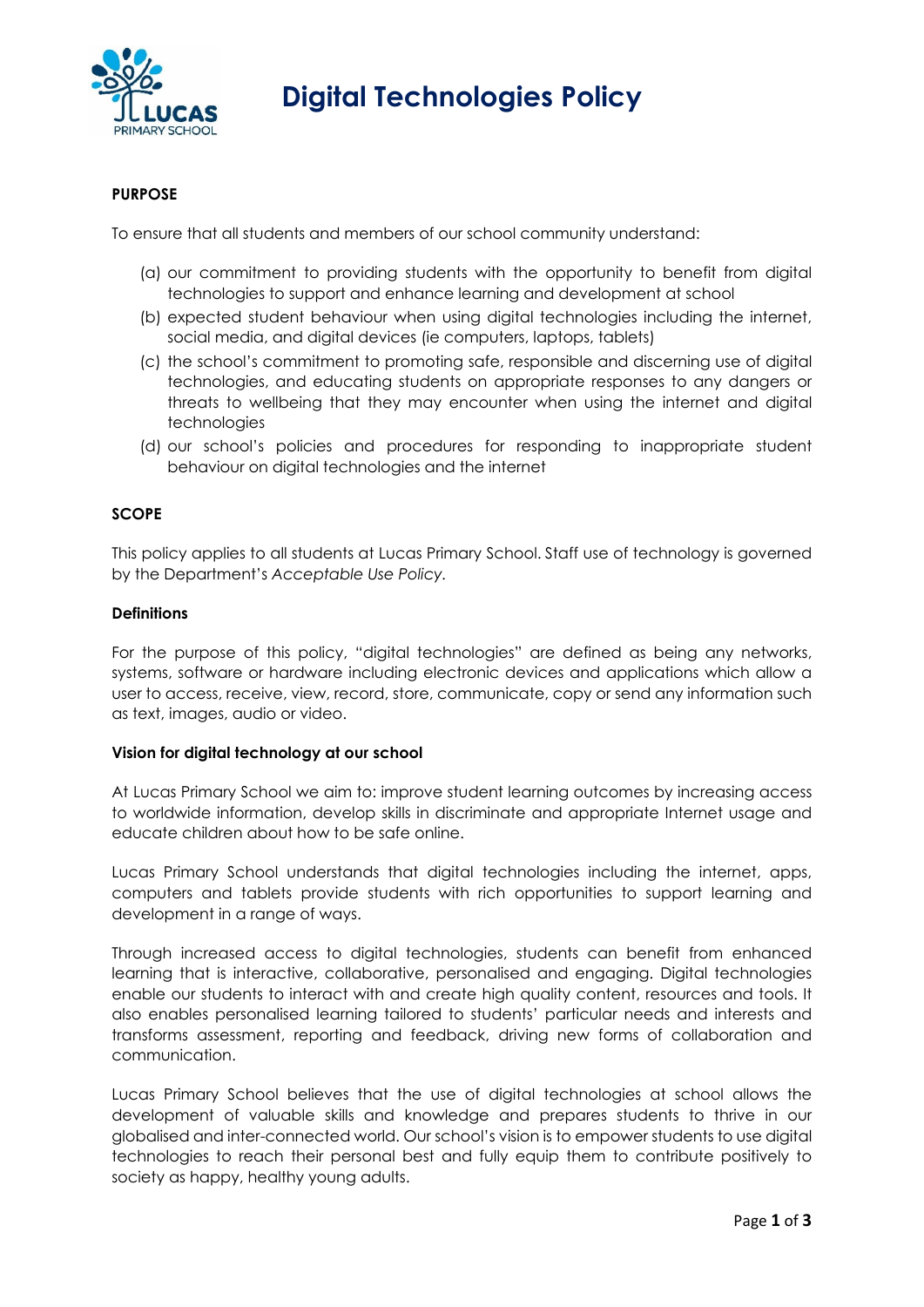## **Safe and appropriate use of digital technologies**

Digital technology, if not used appropriately, may present risks to users' safety or wellbeing. At Lucas Primary School, we are committed to educating all students to be safe, responsible and discerning in the use of digital technologies, equipping them with skills and knowledge to navigate the digital age.

At Lucas Primary School we:

- use online sites and digital tools that support students' learning, and focus our use of digital technologies on being learning-centred
- restrict the use of digital technologies in the classroom to specific uses with targeted educational or developmental aims
- supervise and support students using digital technologies in the classroom
- effectively and responsively address any issues or incidents that have the potential to impact on the wellbeing of our students
- have programs in place to educate our students to be promoting safe, responsible and discerning use of digital technologies
- educate our students about digital issues such as online privacy, intellectual property and copyright, and the importance of maintaining their own privacy online
- actively educate and remind students of our expected student behaviour, including online behaviours
- have an Acceptable Use Agreement outlining the expectations of students when using digital technology at school (to be renewed each year)
- use clear protocols and procedures to protect students working in online spaces, which includes reviewing the safety and appropriateness of online tools and communities and removing offensive content at earliest opportunity
- educate our students on appropriate responses to any dangers or threats to wellbeing that they may encounter when using the internet and other digital technologies
- provide a filtered internet service to block access to inappropriate content
- refer suspected illegal online acts to the relevant law enforcement authority for investigation
- support parents and carers to understand safe and responsible use of digital technologies and the strategies that can be implemented at home through regular updates in our newsletter and annual information sheets.

Distribution of school owned devices to students and personal student use of digital technologies at school will only be permitted where students and their parents/carers have completed a signed Acceptable Use Agreement.

It is the responsibility of all students to protect their own password and not divulge it to another person. If a student or staff member knows or suspects an account has been used by another person, the account holder must notify the ICT coordinator as appropriate, immediately.

All messages created, sent or retrieved on the school's network are the property of the school. The school reserves the right to access and monitor all messages and files on the computer system, as necessary and appropriate. Communications including text and images may be required to be disclosed to law enforcement and other third parties without the consent of the sender.